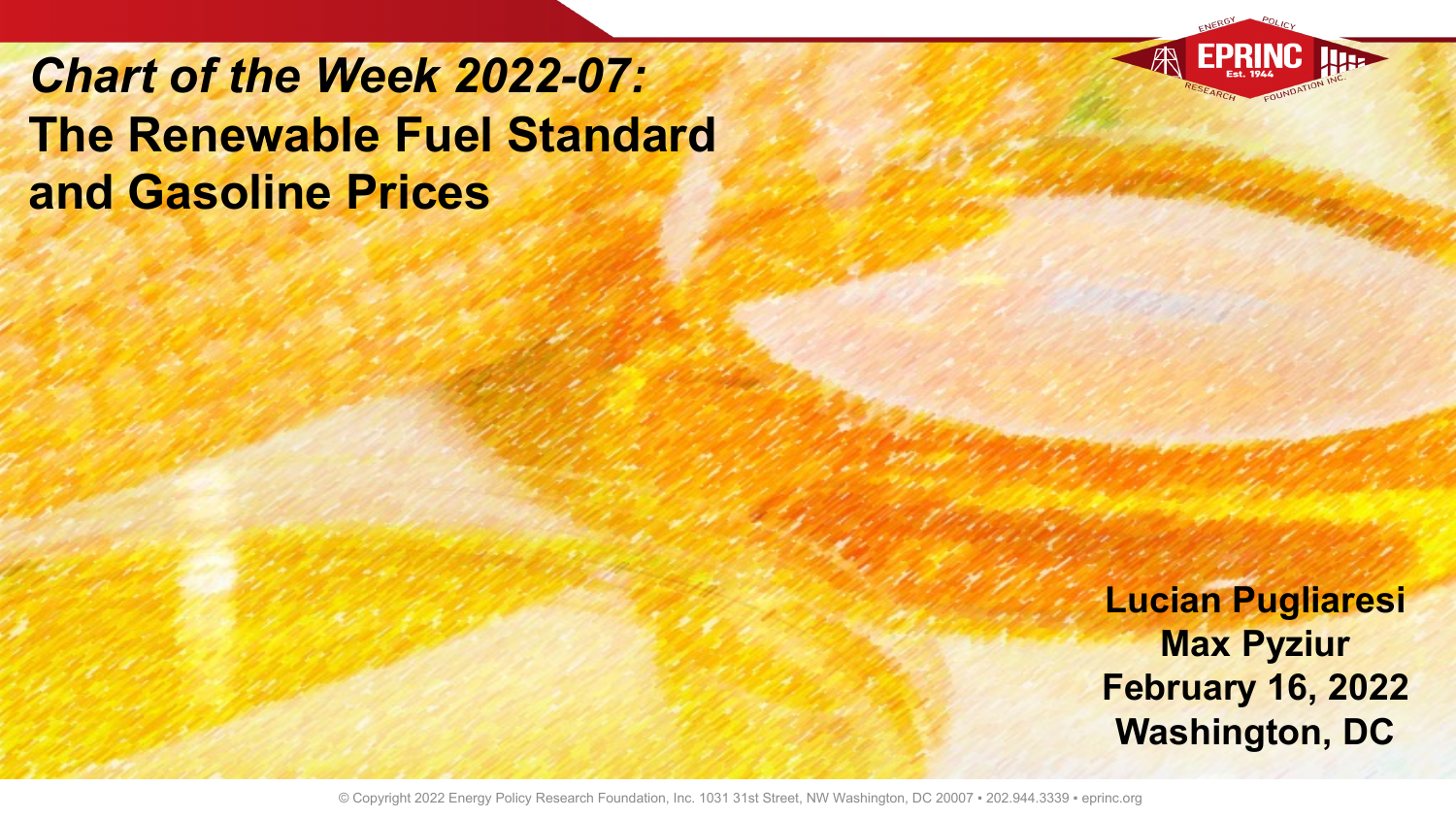## **Biofuel Mandates Are Adding to Gasoline Prices**



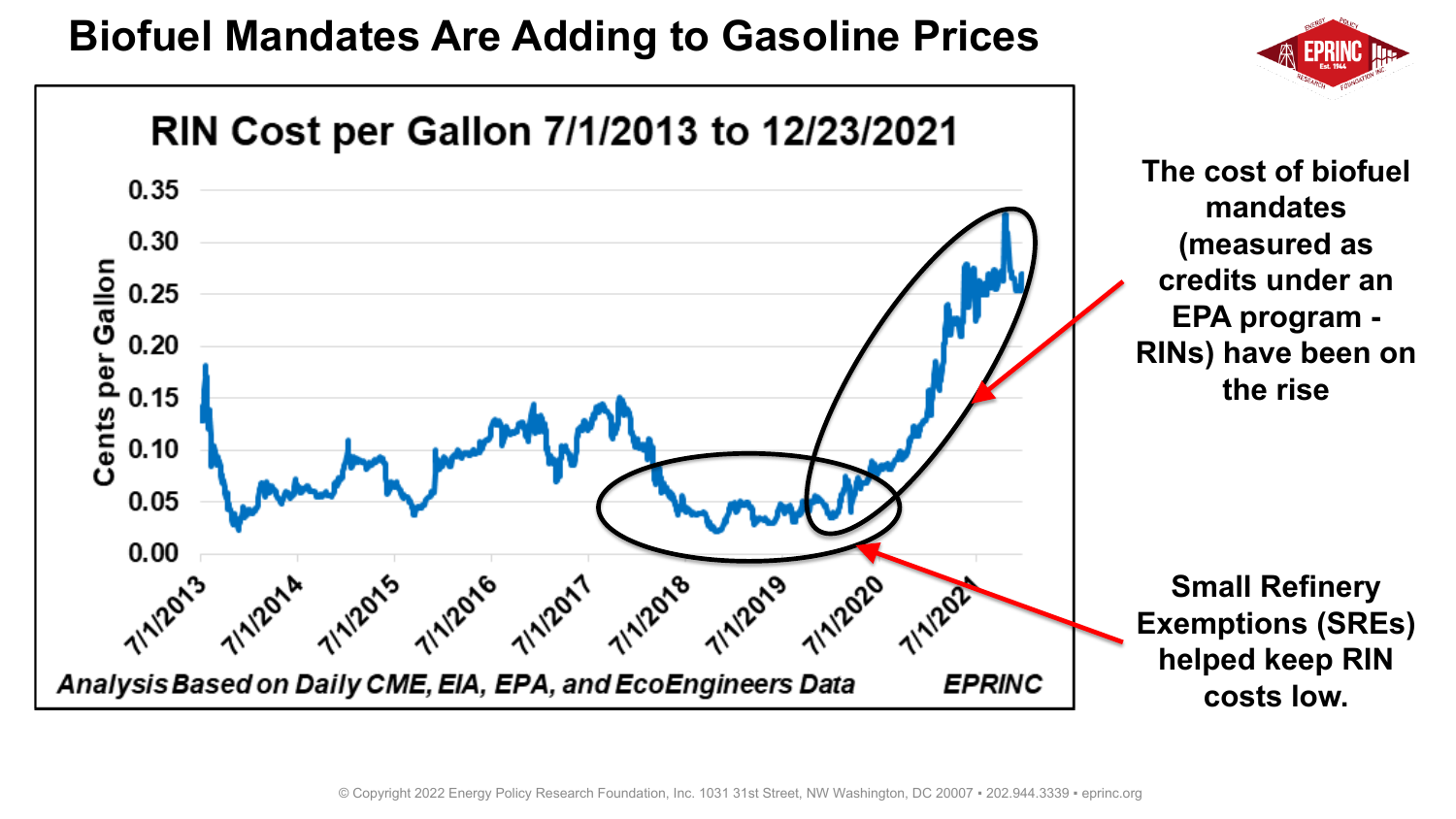## **Rising Crude Prices and Regulator Raising Gasoline Prices**

- **Recent increases in gasoline prices in the United States are prim** refining costs. Although taxes and distribution costs play an imp **relatively stable over the last year.**
- **The Crack Spread" is defined as the value of petroleum products** material; it serves as a benchmark proxy for the refinery gross m **Spread assumes that 3 barrels of crude oil will yield 2 barrels of gasoring that [diesel.](mailto:batto@eprinc.org)**
- **Under US law (RFS Renewable Fuel Standard), refiners and importers on all mandates must meet mandate mandates to all mandates to all mandates to all mandates and contaters and importers and importers and importers and** include specific volumes of biofuels in the production of gasoline **Numbers) are acquired and submitted for compliance.**
- **Both the cost of biofuels and the cost of compliance at higher mangleng to refine to refine to refinement on which are passed on to consumers.**
- This slide deck is available at: https://eprinc.org/chart-of-the-wee
- **For more information on this chart, please contact Lucian Pugliaresign Contact Contact (maxp@eprinc.org).**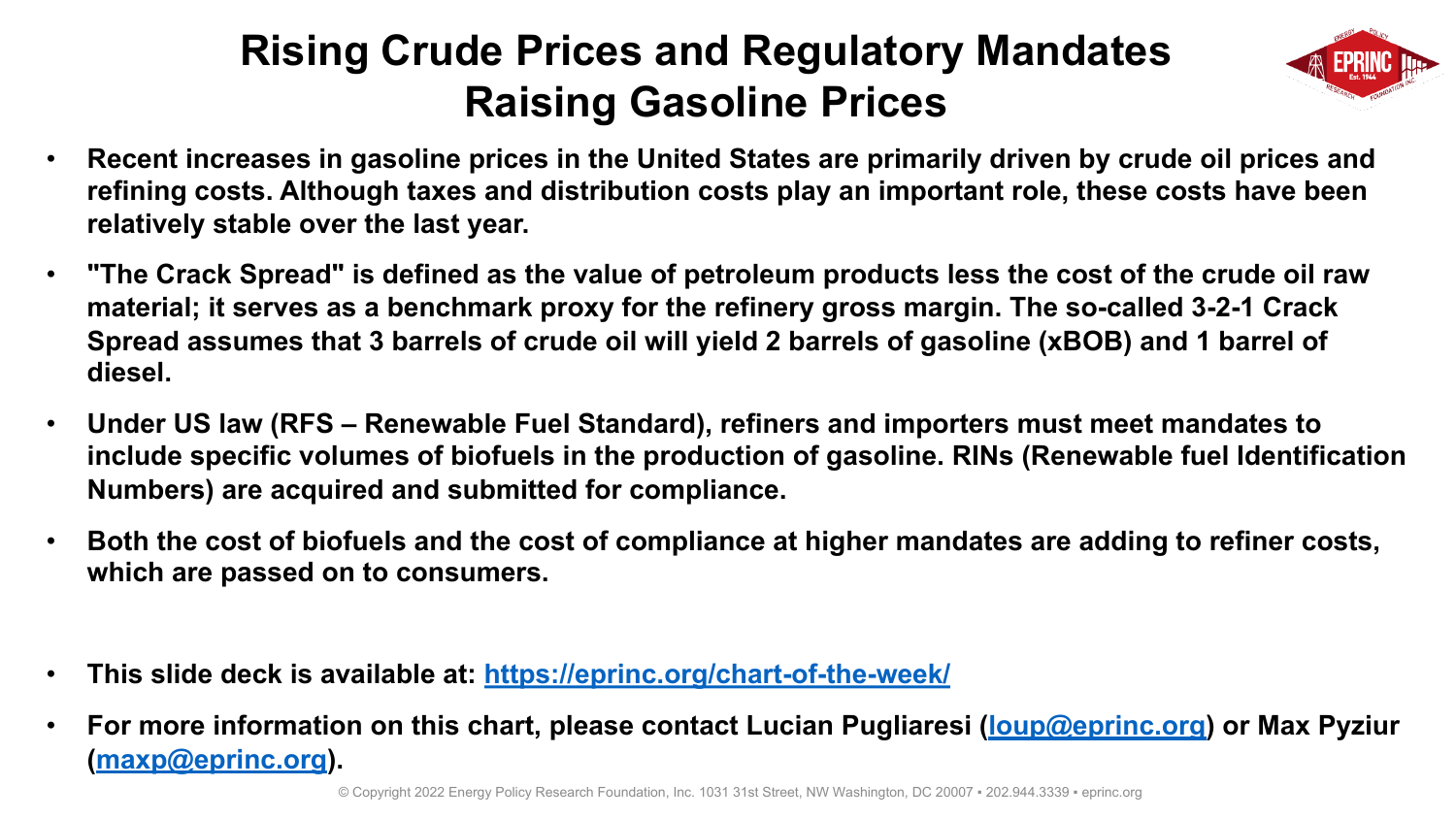

## **Additional Slides**

© Copyright 2022 Energy Policy Research Foundation, Inc. 1031 31st Street, NW Washington, DC 20007 ▪ 202.944.3339 ▪ eprinc.org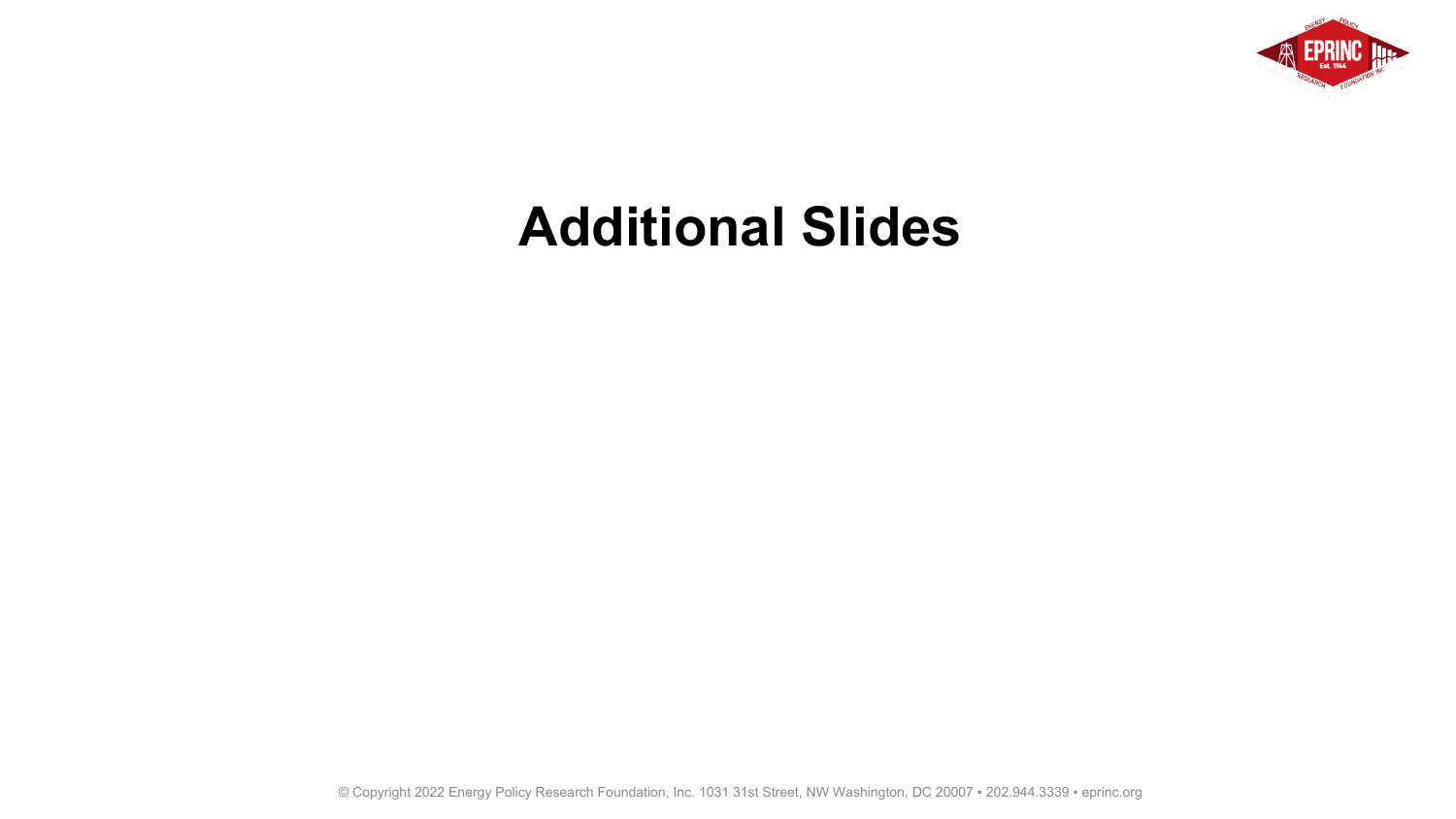



© Copyright 2022 Energy Policy Research Foundation, Inc. 1031 31st Street, NW Washington, DC 20007 ▪ 202.944.3339 ▪ eprinc.org